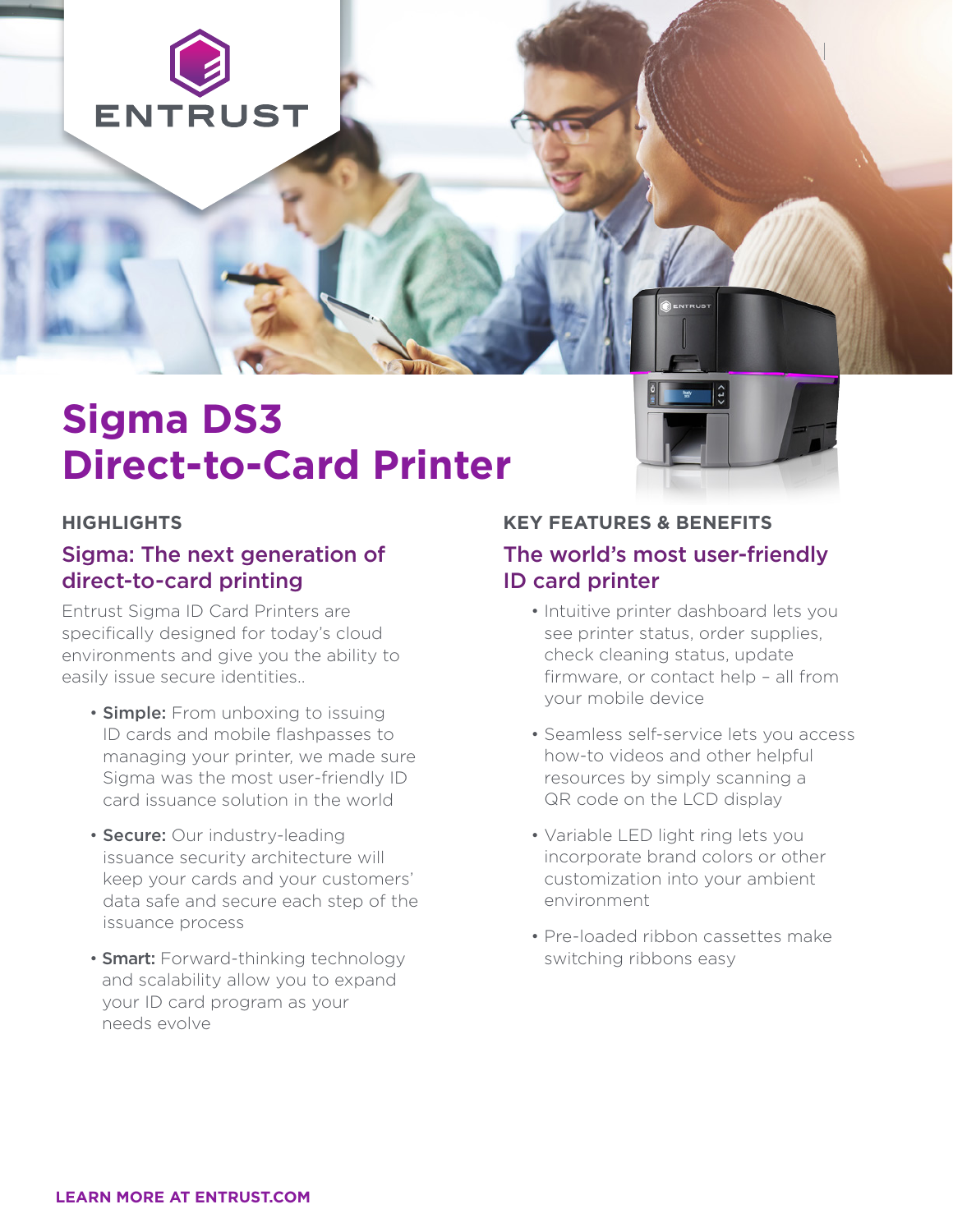# Unmatched security

- Optional locks
- Secure boot protects system from malware or virus on boot-up
- Trusted Platform Module (TPM) manages the printer's own TLS/SSL certificates and keys
- Connection and data sent between software and printer is encrypted
- Customer data is encrypted and is not stored in the printer after printing is complete
- Luster printing and other security features added to cards protect from tampering and counterfeiting

## Flexibility and scalability built for the future

- Issuance capabilities include physical cards and digital mobile flashpass
- Choose on-premises or cloud-hosted deployment
- Expand your ID program as your needs change by adding multi-hopper, smart card capabilities, color tactile printing, and more
- Print anytime, anywhere with your mobile device (iOS, Android, Windows)

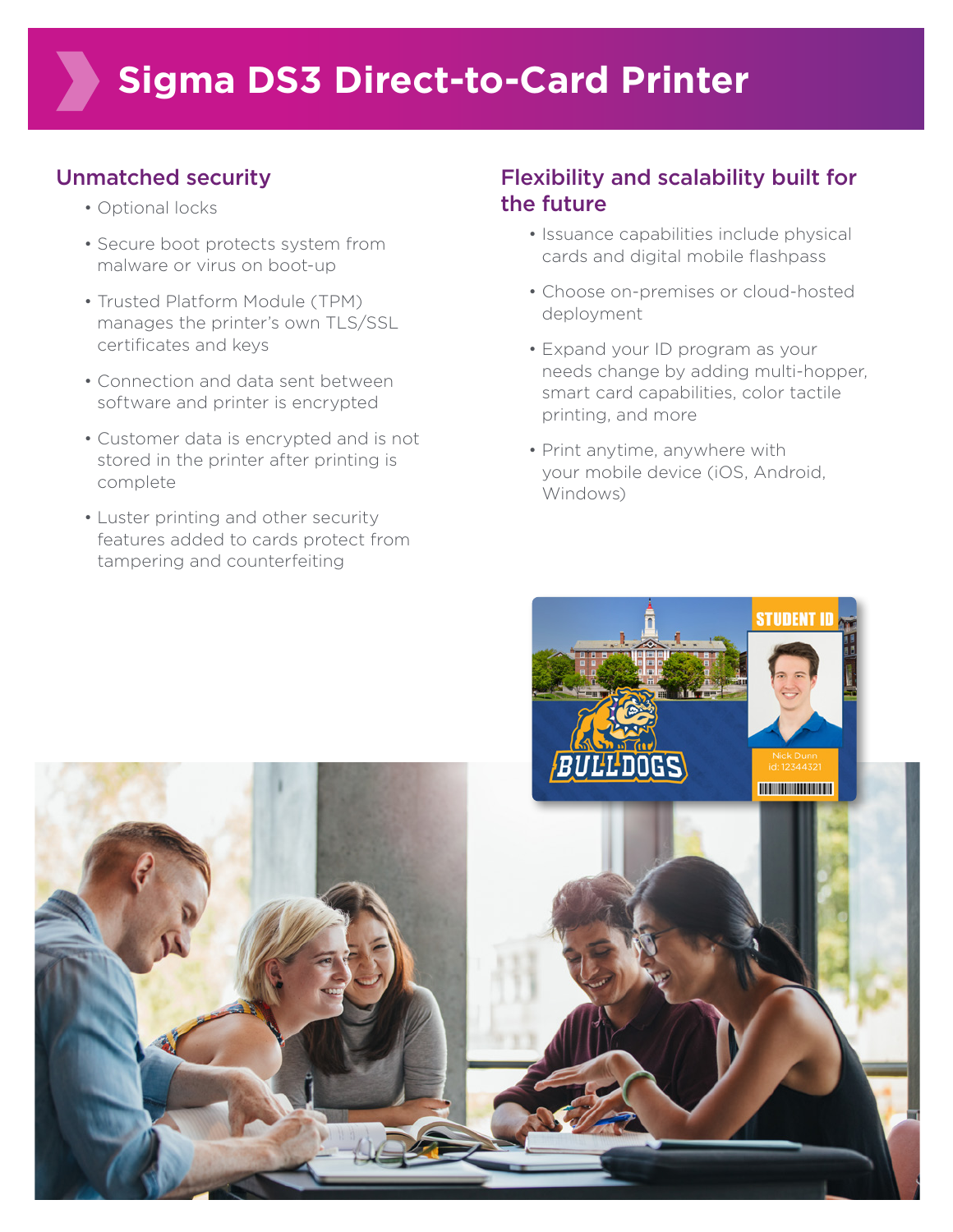#### **TECHNICAL SPECIFICATIONS**

| <b>Standard Features &amp; Supplies</b> |                                                                                                                        |  |
|-----------------------------------------|------------------------------------------------------------------------------------------------------------------------|--|
| Print technology                        | Dye sublimation                                                                                                        |  |
| Print capabilities                      | Single- or dual-sided                                                                                                  |  |
| Print resolution                        | 300 dots per inch (dpi) (300 X 600, 300 X 1200)                                                                        |  |
| Print speed                             | Single-sided color ribbon: up to 250 cards per hour (cph)<br>Double-sided color ribbon: up to 180 cards per hour (cph) |  |
| Card capacity                           | Input hopper: 125 cards<br>Output hopper: 25 cards                                                                     |  |
| Card sizes                              | Thickness: 0.010 inches to 0.040 inches (0.25mm - 1.016mm)<br>Dimension: ID-1, CR-79                                   |  |
| Operating environment                   | Temperature: 60°F to 95°F (15°C to 35°C)<br>Humidity: 20-80% RH - non condensing                                       |  |
| Physical dimensions                     | L 17.4 in x W 8.9 in x H 9 in / 44.2 cm x 22.6 cm x 22.9 cm                                                            |  |
| Weight                                  | 12.1 lbs (5.49 kg); varies with options                                                                                |  |
| Connectivity                            | USB and Ethernet                                                                                                       |  |
| Warranty                                | 36 months                                                                                                              |  |